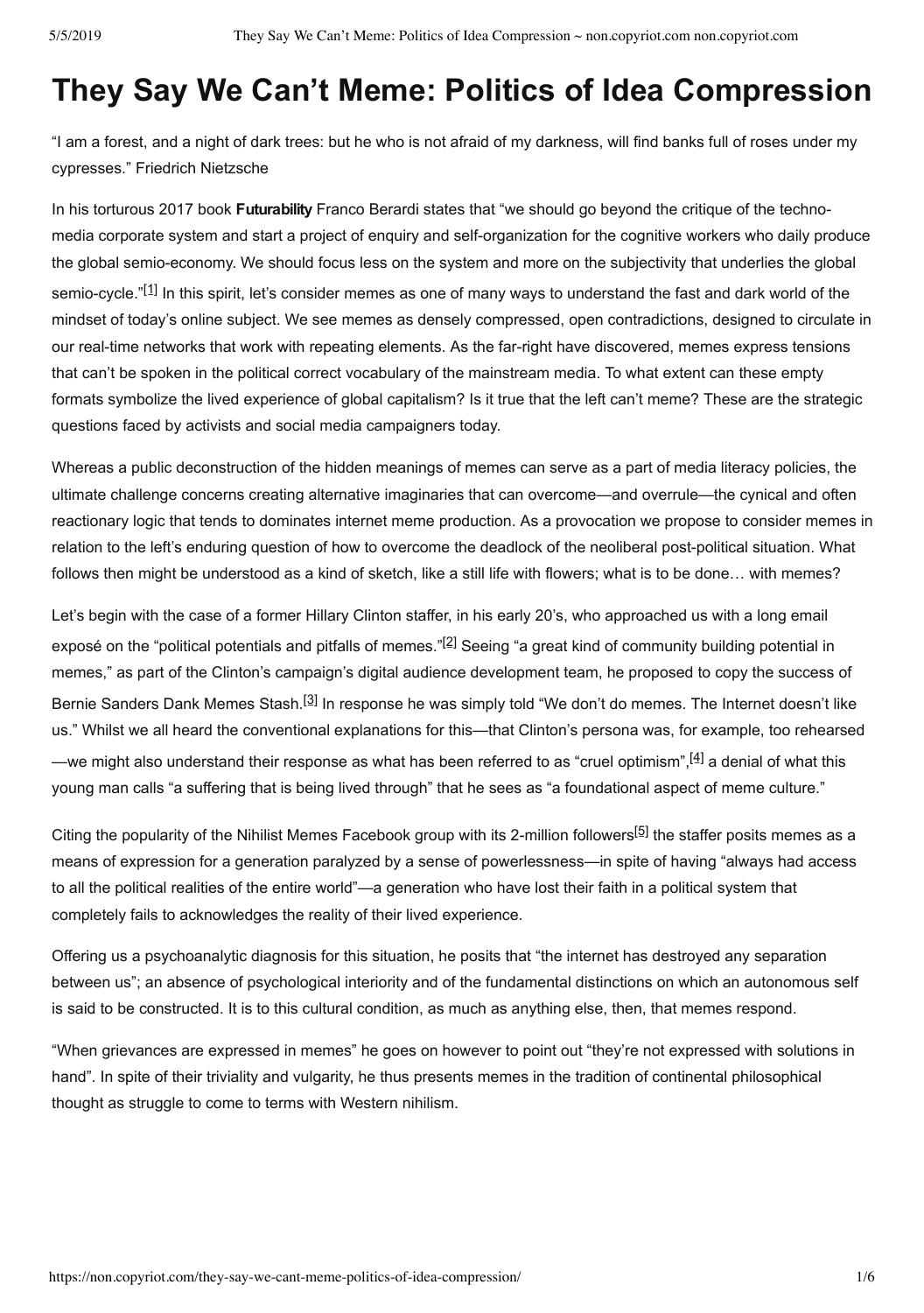

# Credit: Found on Nihilist Memes Facebook page

If the Clinton's campaign team responded to this problematic with flat-out denial then the alternative response is resignation, what Nietzsche referred to disparagingly as European Buddhism. For a generation that lives in public, this inward path is not however an option. As such, our interlocutor opts for a third course, an attempt to build something out of this desiccated landscape, deconstructing and transvaluing the 'dankness' of memes. "Politically," he says, "this is the underlying sentiment of a generation that doesn't not see an alternative to their current system."

In an attempt to conceptualize the relationship between memes and his own generation's sense of self he references Jonah Peretti, the creator of clickbait journalism, considered by some as having done more than anyone person to destroy reader's attention spans.<sup>[6]</sup> Prior to founding Buzzfeed, Peretti in fact had a career in media art theory, where he wrote a text drawing on Deleuze and Guattari's Nietzschian take on the concept of transvaluation, their call to "challenge capitalism" and "the contemporary acceleration of visual culture and its impact on identification" by "develop alternative collective identities."<sup>[Z]</sup> While the argument concerning the compromised quality of Deleuze and Guattari's thought has been made before,<sup>[8]</sup> it should be noted that twenty years after Peretti's text, his Deleuzo-Guattarian frame of "acceleration" has made comeback in fashionable cultural theory — and, indeed, not since that same period of the first dot-com boom has media theory seemed to hold such promise for a disempowered generation of young idealists.

Memes, he tells us, seem to operate in a "different temporality." In contrast to early cyberculture, preoccupied with the endless virtual potential of the web, his lived experience seems characterized by an overabundance of actuality—what Whitehead referred to as "actual occasions"—with his subjectivity caught-up in and animated by the vitality of memes. If in the course of his live experience it seems impossible for him to disentangle himself from memes, as a self-aware young man he's thereby forced to face the impact that these vital (pre-individual) forces seem to be having on the production of his own subjectivity. As such, though his engagement with the issue began in the field of political communication, in the course of unpacking it he came to articulate a problematic that has long confronted thinkers of modernity.

As we all know, a successful meme's value degrades rapidly. "If it doesn't spread it's dead."<sup>[9]</sup> From the user's perspective this pace translates as FOMO (the Fear Of Missing Out), which the young man describes in terms of a feeling of "entrapment" by the chrono-politics of real-time media. While Sigmund Freud would have identified the pitiless pace of memes with the death-drive, Martin Heidegger would have associated FOMO with the folly of tying one's sense of self to the inauthentic being of an imagined "they", what he called "das Man".

Having thus laid out the existential stakes of his meme-Being, our interlocutor concludes with the question of how to position himself politically in relation to these forces, a problematic which we suggest can be seen as a long-standing concern of Marxist theory—and which has recently returned to preoccupy debates within both internet criticism and academic media theory.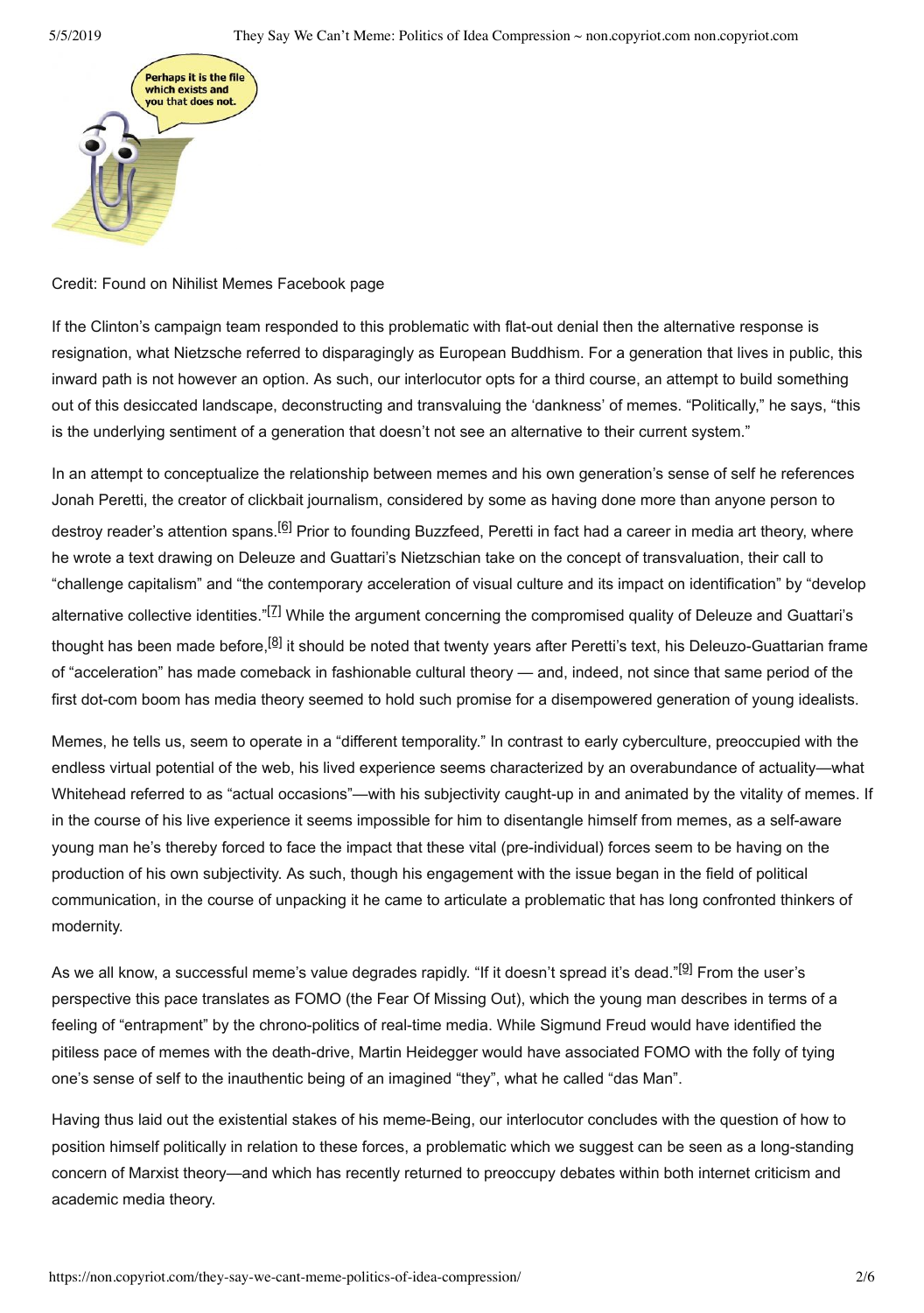### 5/5/2019 They Say We Can't Meme: Politics of Idea Compression ~ non.copyriot.com non.copyriot.com

Many of the questions concerning the laws of cultural production form the starting point for discussions that inaugurated the critical theory, positions held respectively by Theodor Adorno and Walter Benjamin of the Frankfurt School. Their foundational media criticism developed out of an empirically-grounded philosophical analysis of the use of mass media by mid-20<sup>th</sup> political demagogues to coordinate public opinion.

From the perspective associated with Adorno, we can imagine how the contemporary media environment might appear to as a living hell to the Freudo-Marxist scholar. He would have diagnosed the white nationalist politics of the alt-right, with its notorious anti-Semite memes, as symptomatic of the same kind of the politics of resentment that gave rise to fascism in 1930's Germany; where changes in the mode of production had precipitated a loss of class privilege amongst that segment of society which saw themselves as having built the country. (In the analysis of Erich Fromm, Adorno's Frankfurt School colleague, the rise of fascism was facilitated by changes in the mode of production which rendered the petit bourgeoisie, whom Max Weber identified with the rise of capitalism, essentially redundant). In altright's memes, then, which frequently picture Trump as a Teutonic warrior king, Adorno would thus have diagnosed the symptoms of this very psycho-social situation of male existential resentment concerning loss of power which the Frankfurt School considered as the conditions of possibility which give rise to fascism.



## Credit: Sara Vuorio

,

In what would become an influential analysis that Adorno developed together with Max Horkheimer while in exile in Southern California during World War II, the two identified a telos to Western instrumental reason, the objective of which was the self-preservation of the ego and of the domination of nature, at any cost. As part of this same philosophical project Adorno's later media analysis was unremittingly bleak, leaving no room for engagement with popular culture, since interventions amounted to manifestation of the system's own diabolical agenda. Seventy years later Adorno's mass media critique no longer commands much respect in the field of media studies—as, in fact, it has not for some forty years now.<sup>[10]</sup> Neither, for that matter, does the political communications framework of propaganda a top down phenomenon developed by Adorno's contemporaries offer much purchase when attempting to make sense of the phenomenon of political memes, nor of the chaotic state of American politics today. While Trump, for example, was opposed by large parts of the right wing media establishment, he nevertheless managed a stunning victory, all the while portraying Adorno's "Culture Industry" as his implacable opponent.

We can contrast the "diabolical negativity" of this critique (in Jean-François Lyotard's characterization of Adorno<sup>[11]</sup>), with the populist vitalism of his Frankfurt School colleague Walter Benjamin who famously saw popular culture as subversive in contrast with the fundamentally conservative quality of elite culture. As such, we can imagine how Benjamin might have been intrigued by the progressive political potential of memes. In comparison with Adorno's more totalizing approach to philosophical narrative, Benjamin was a monteur, a collector of ideas, juxtaposing fragments of images in the manner of an editor in order to create intuitive, sometimes paradoxical connections. His unfinished Magnus Opus **Das Passagen-Werk**, a collage of found text has been identified as the Ur-text of the contemporary digital appropriation aesthetic.<sup>[12]</sup>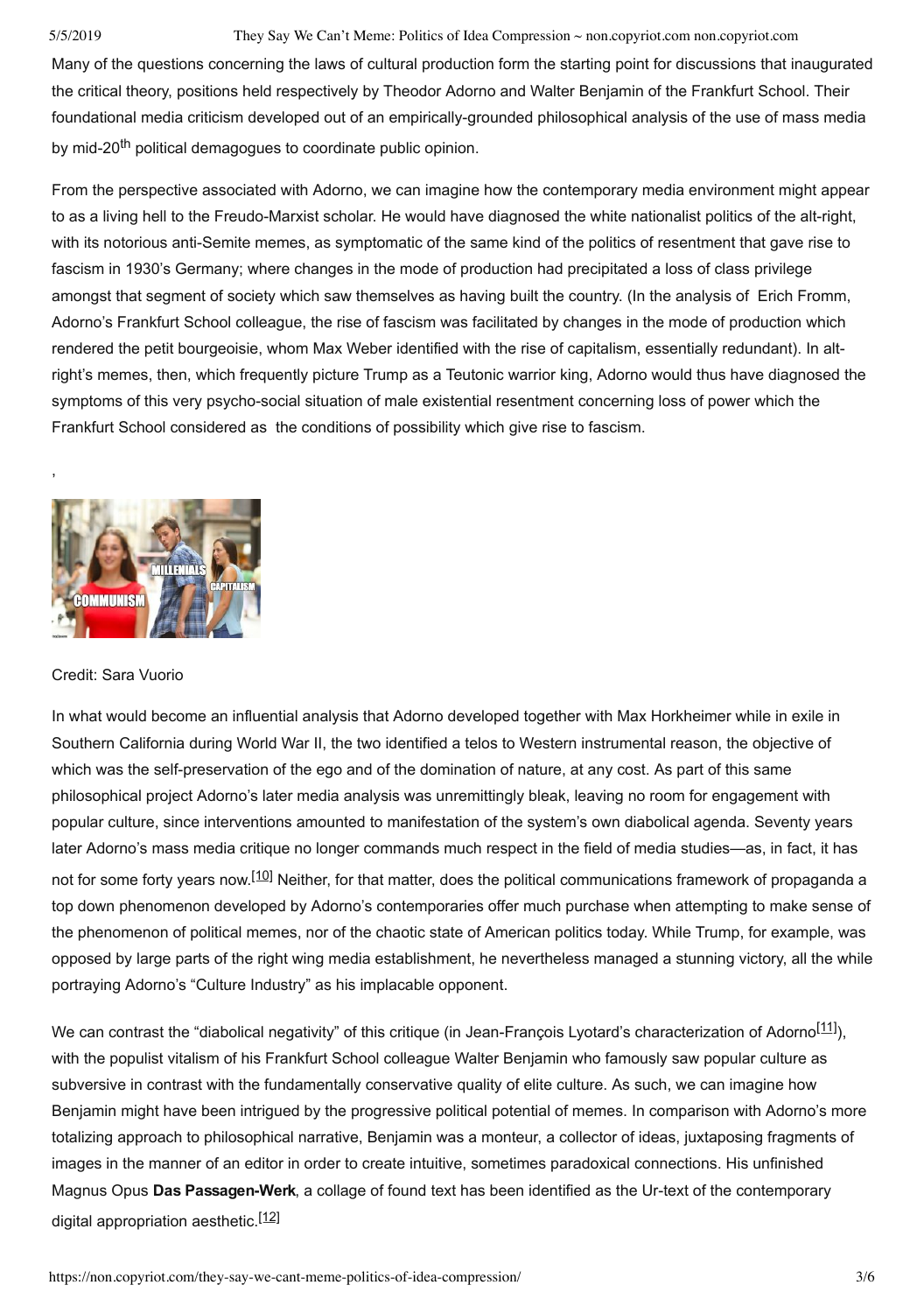### 5/5/2019 They Say We Can't Meme: Politics of Idea Compression ~ non.copyriot.com non.copyriot.com

What is relevant about Benjamin work now, in the context of the contemporary meme problematic, is how his theory sought to preserve paradox and ambiguity in a way that actively called on the synthetic function of the reader's own imagination. In this sense he arguably anticipated the interactive dimension of the contemporary experience of social media. Already in his own time his contemporaries, notably the Kabbalist Gerhard Scholem, identified a theological dimension in Benjamin's project. (In Jewish esoteric mysticism, the object is not to gain access to a transcendent heaven but rather to identify the scattered broken pieces of the immanent divine.)

In the age of Trump, of Brexit and of right-wing populism, contemporary theorists seeking an answer to the question of "what is to be done?"—which the Frankfurt School interpreted in terms of a Marxist framework—are inclined to look for answers in the analysis and manipulation of social data. This split between hermeneutics and scientism, can be understood in relation to the 1960's **Positivismus** dispute[13] in regards to which Adorno's Frankfurt School colleague Herbert Marcuse argued that scientific positivism, was an "intrinsically ideological character" insofar as it sought "to coordinate mental operations with those in the social reality."<sup>[14]</sup> The one approach says that we can win the argument with the correct data whereas the other says we need a new powerful narrative — and it's the latter that has been ascendant in the case of Trump and of Brexit. Thus, bearing in mind the caveats already introduced above, an argument can be made for reading memes in line with approaches developed by the scholars in the Frankfurt School, in contrast to the contemporary trend for positivistic methods of big data analysis.

In addressing the strategic question of "what is to be done" in relation to the current political situation, with regards to political memes, it is in fact the reactionary right that been most successful in recent years with their oft-repeated slogan that "politics is downstream from culture"; this is what is meant by the line that "the left can't meme". This new right idea that politics is downstream from culture can understand in terms of the farright's somewhat unlikely engagement with another strain of Western Marxist theory associated with Antonio Gramsci's concept of "meta-politics". A leading figure of the Popular Front jailed by the Italian fascists, Gramsci asked the same question as many of his German colleagues in the 1930's, "why did socialism fail?". In contrast to the Frankfurt School, Gramsci arrived however at a different tactical type of response which came to play a significant role 50 years later — upon the translation of his prison notebooks into English — in inaugurating the field of cultural studies which sought to interpret the semiotics of style culture as a proxy for class struggle<sup>[15]</sup>.

If the Frankfurt School was set-up as think tank whose objective was to provide an analysis of root causes, why is it that today's think tanks are so preoccupied with symptoms? Why is it that so many of them look to more data to address the question of strategy? Kittlerians would insist that it is because data forms the epistemic framework of our time. Every episteme is mutually exclusive of every other. It's a romantic notion, one invented by Germans in response to the Enlightenment, that one can operate outside of that episteme—today this is no longer possible, if ever it were. The perennial Luddite option to smash the machine—or else, somewhat less dramatically to shut off our devices<sup>[16]</sup> ultimately fails to address the underlying problematic as initially introduced by the protagonist of our short essay. Instead we necessarily need to develop an understanding of the data analytics industry through a new kind of analytics that recognizes the depths of our own subjective entanglement with the object of our critique. May be we can understand the function of the meme in these terms, as a kind of vernacular cultural compression technique, a means by to "decode" and "encode" the operative dynamics of dominant hegemony—to put it in Gramscian cultural studies terms.

In spite of the seeming epistemological chaos associated with social life online today, technocratic solutions currently being designed, for example, to detect the problem of right-wing populism in the EU<sup>[17]</sup>, imply that oversight and control of the social remain possible—an approach which treats society as a body susceptible to diseases which can be neutralized if identified early-on. In formulating a response to this chaos, critical deconstruction is not enough, it needs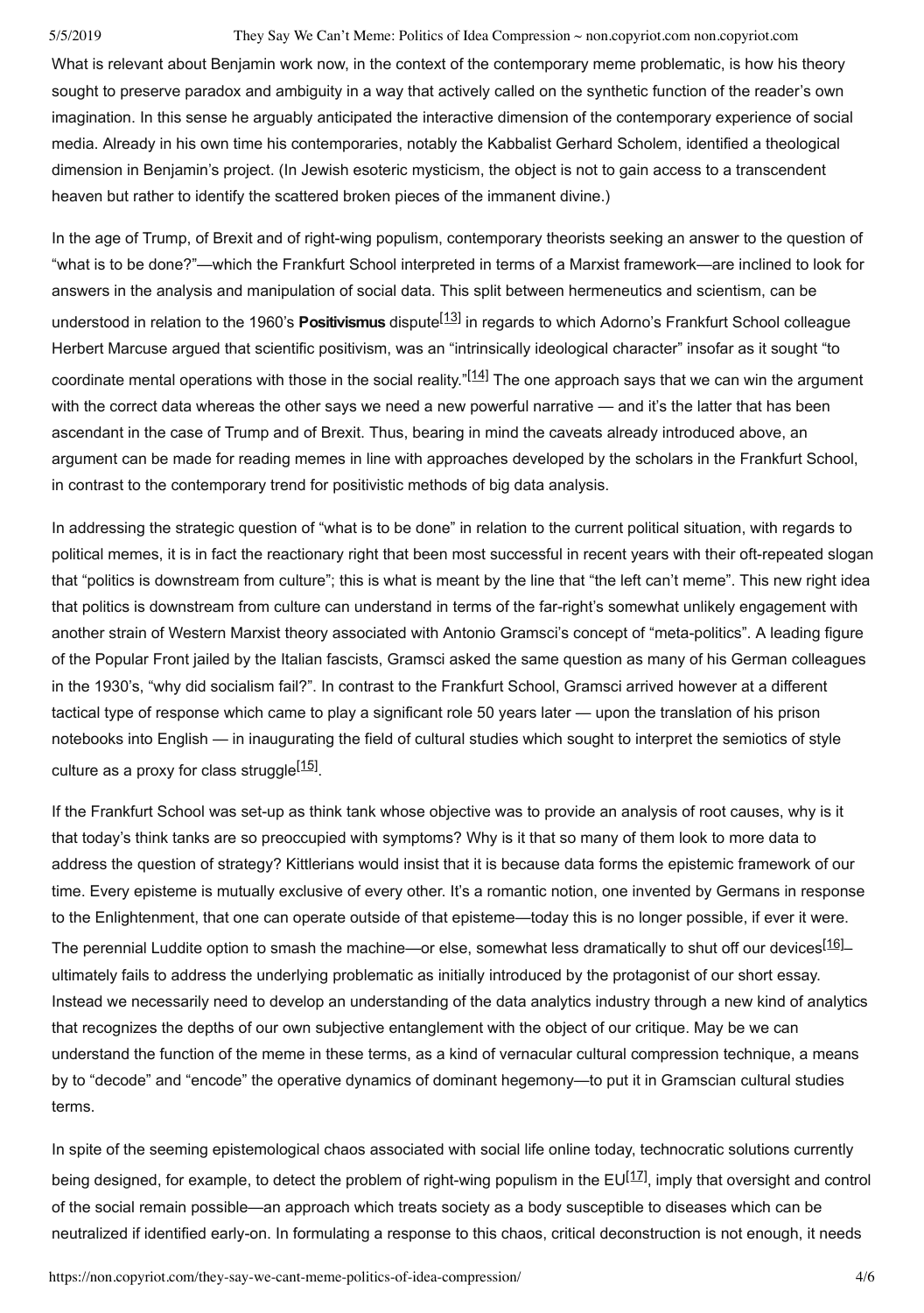#### 5/5/2019 They Say We Can't Meme: Politics of Idea Compression ~ non.copyriot.com non.copyriot.com

to be accompanied by reproduction. Deconstruction alone is human all too human, while memetic reproduction alone is altogether inhuman. It is in combining them that something else might happen.

Returning, in conclusion, to our interlocutor's question concerning the transvaluation of memes as part of an "accelerationsist" strategy, while it's clear that the right has succeeded at this tactic, it is less clear how the left should approach the problematic. If political economy and state intervention is our only demand we ignore the role of culture a theoretical insight better understood by those on the right. It was, in fact, on this very point that came undone in the mid 70's, a mistake that some seem keen to repeated. Understanding of the underlying extractivist economic logic of GAFA (Google, Amazon, Facebook and Apple) isn't enough. Memes activate and address powerful psychological tensions, mobilizing desires and resentments that such vulgar Marxist preoccupations with the economic base are powerless to address. What if you have all the evidence and no one is impressed? In the failure of the revolutions of the 1920's critical theory in a way began from this disappointment. these adventures in thought then began from a desperate realization. in spite of the paranoid readings of Frankfurt School currently in fashion amongst right wingers, they never imagined themselves as in possession of a totalizing solution. similarly memes don't necessarily offer any solutions, but rather open a number of questions onto the present. While Adorno would likely have dismissed their utopianism as crypto-totalitarian as he did with the counter-culture of the 60's, as was the case back then he probably didn't get the joke.

In considering their victory in the so-called "Great Meme War", we can appreciate how Gramsci's thought is more effectively applied to military strategic thinking than those ideas of the Frankfurt School. Indeed, in the aftermath of the Trump campaign's successful use of Facebook's Pixel to selectively target niche demographics with different messages, it is clear that political campaigning is increasingly turning into a kind of information war for which there are, however, no Geneva conventions.

It seems that everyone today learns from this behaviour targeting except for the do-good left. It is in this context, then, that we can understand danah boyd's call, in the aftermath of Trump's election, for the development of radically new form of media literacy: "We cannot simply assume that information intermediaries can fix the problem for us, whether they be traditional news media or social media. We need to get creative and build the social infrastructure necessary for people to meaningfully and substantively engage across existing structural lines."<sup>[18]</sup> Today the question of what is to be done? concerns what an infrastructure that overcomes "echo chambers" might look like?

Memes, however, are merely cultural bi-products of the app ecosystem; the medium, not the meme, is the message. Memes are eyewash of an optimization arms race that strives to reach as far down into the limbic system as possible. We can, however, see memes as a symptom of the accelerated state of our own technicity, and, as such, the political theological "event" bringing about meaningful change as the acceleration of our associated species being into that elusive half-second between action and thought.

[1] Franco Berardi, **Futurability**, Verso Books, London, 2017, p. 238.

 $[2]$  Email correspondence, September 14, 2017. Email in possession of the authors.

- [3] https://www.facebook.com/groups/berniesandersmemes/.
- [4] Lauren Berlant, **Cruel Optimism**, Duke University, 2011.